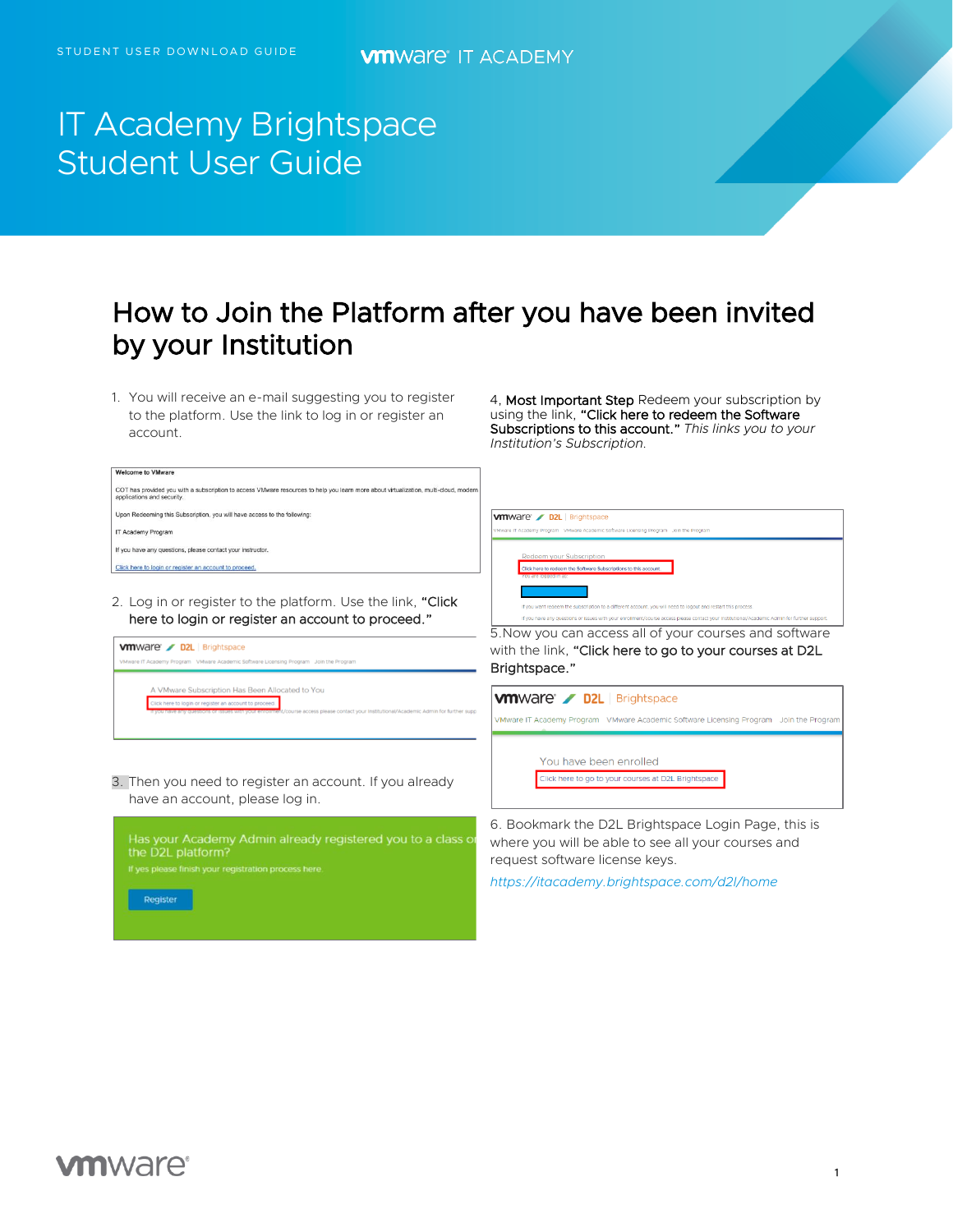# IT Academy Brightspace Student User Guide

## How to Request a Software Key and VMware Product

1. Open the "Software Products & License Keys" course.



2. To request a software license key, refer to "Step 1. Getting your 1-Year License Key", click the link in blue.

Step 1: Getting your 1-Year License Key Request the Software License Key from the Software License Catalog.

3. Click the green "Register" button for the license key that you need, once clicked go to the next step.



4. If you requested a software key, please check your e-mail. A confirmation e-mail will state that your license key will be sent soon. Soon, the e-mail including the license will be in your inbox.

*\*Please also check your Junk/Spam folder, the e-mail may be there.*

Thank you for requesting your VMware Workstation 16 Player license key.

he key will be sent to you soon (this may take up to 12 hours). do not receive your email within 12 hour<br>still do not see it, please e-mail itacader please check your spam folder,<br>y@vmware.com to request it directl

Thank you for requesting your VMware Workstation 16 Player license key.

The key will be sent to you soon (this may take up to 12 hours).

If you do not receive your email within 12 hours please check your spam folder,

if you still do not see it, please e-mail itacademy@vmware.com to request it directly.

Hello

Here is your software license key for VMware Workstation 16 Player

Software key:

Please refer to this guide on how to download the software product. \*IT Academy will not request any credit card or billing registration.

### **vm**ware<sup>®</sup>